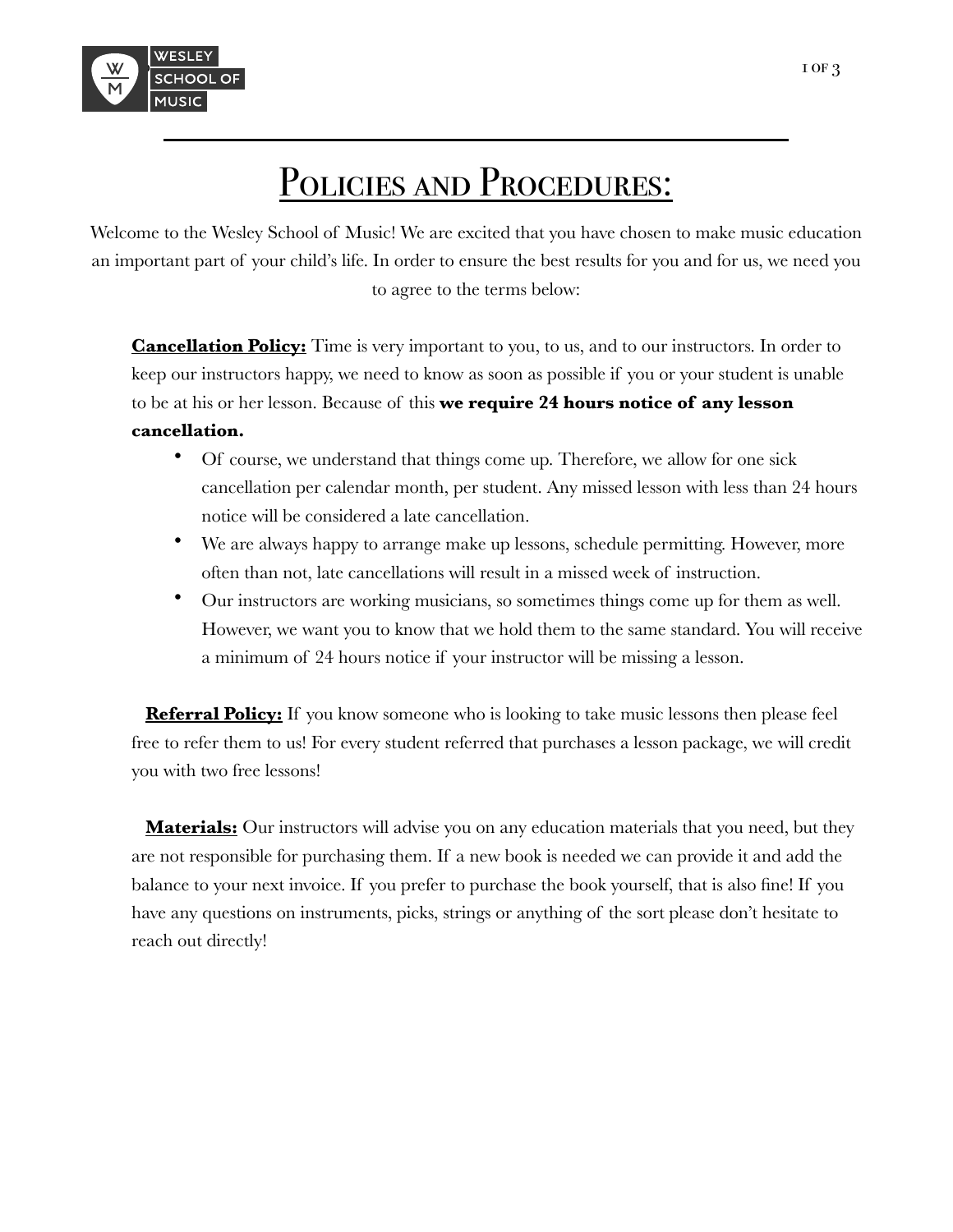**Payment:** We accept payment by cash, check, Chase QuickPay, PayPal or Venmo. **We will always provide you with the option to adjust your lesson payment plan.** Two lessons may pass before you choose your plan and make your next payment. **After two unpaid lessons have lapsed, you may lose your time slot.** Unfortunately, we cannot hold slots open for unpaid lessons.

**Duration of Contract:** This contract will be valid until broken by signee or until the account has become cancelled, updated or forfeited.

**Late Fees:** To keep lessons from lapsing and to keep everything flowing there is a late fee of 10% after 10 days of the dated invoice (this date will also be labeled on your invoice).

## Being Prepared

We always hope everyone is prepared for their lessons. Below are some tips to make sure you or your student are ready to go!

#### **In-School Lessons:**

- Be on time
- If you are a guitar student please have your guitar / tuner / pick.
- Have your book and any extra materials you've been working on
- If you are there before your instructor you should tune up, get your materials ready and begin warming up.

#### **In-Home / Video Lessons:**

- Be ready for your instructor on time.
- Please have your guitar in tune and ready to go (if relevant)
- Have your book and any extra materials you've been working on ready to go